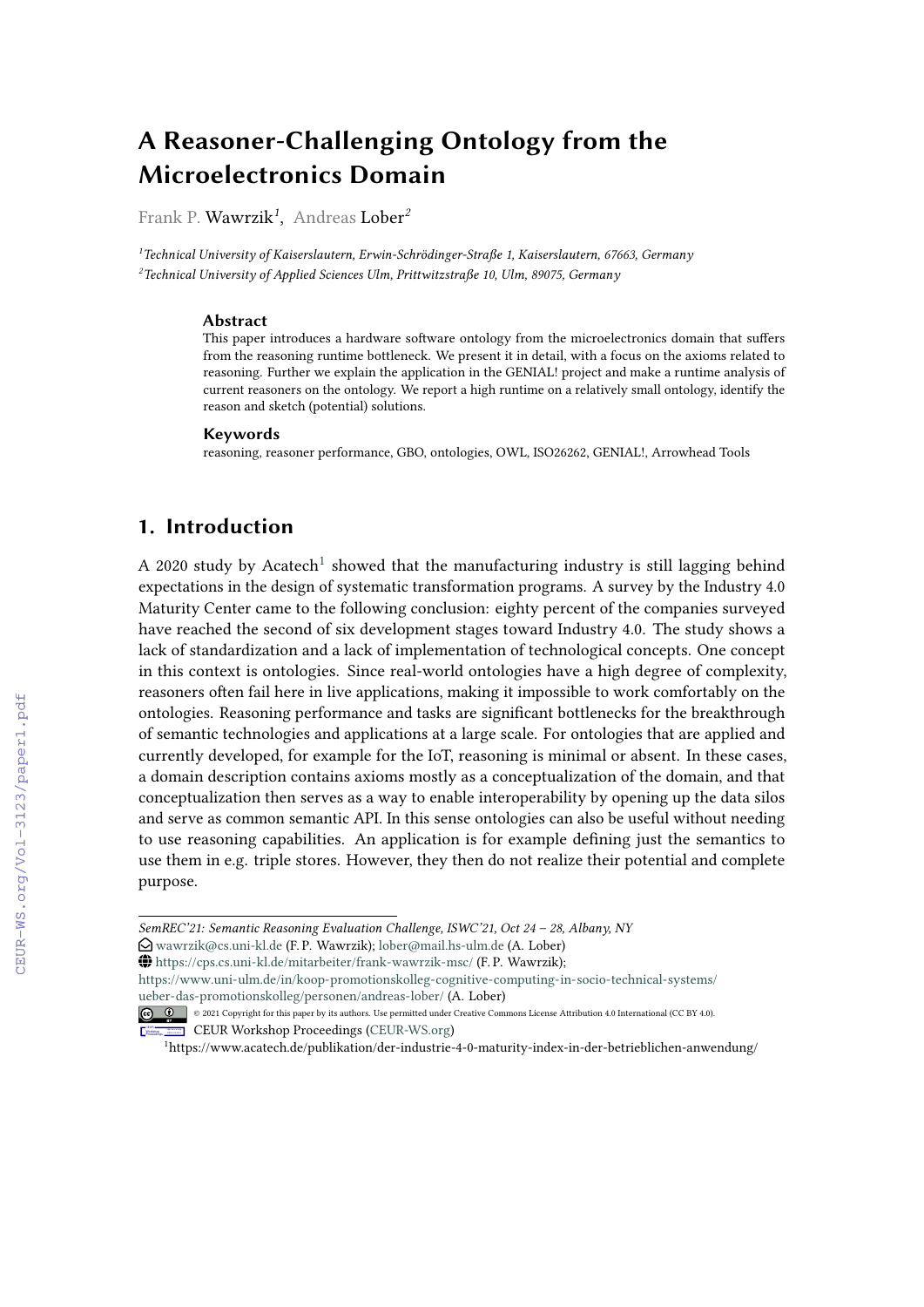This paper intends to contribute to the Reasoner Community by providing a real world needs ontology "in the hopes of directing reasoner developer attention to real user performance needs" (as stated in [\[1\]](#page-10-0)). These cases are still rare, and are even less available online. And to support to reduce the hen and egg problem, mentioned in the SEMantic Reasoner Evaluation Challenge (SemREC) of 2021. Namely, that few real world ontologies are built, because reasoners are slow and hence, there are few examples to use to train and advance reasoner performance. We also seek solutions enabling the further building and realization of our application.

In this paper we describe an ontology for the microelectronics domain, called GBO (GENIAL! Basic Ontology) and a Hardware Software Domain Ontology, its parts related to reasoning and its application. Thus far, there has not been a consistent description of microelectronic systems, components, their context, properties, dependencies and functions. We introduce the current status of our ontology in detail. We explain how it is used in the context of our project and elaborate on the performance of the current reasoners. We further analyze possible improvements and workarounds. The paper is outlined as follows: In section [2](#page-1-0) we give a brief summary of related ontologies and their reasoning aspects. In section [3,](#page-2-0) we extensively describe the ontology and its axioms related to reasoning. Further, we outline the profile and metrics of the ontology. In section [4](#page-8-0) we show and evaluate the performance for a starting point of the evaluation challenge and depict solutions. Section [5](#page-10-1) concludes and mentions future work.

## <span id="page-1-0"></span>**2. State of the art**

A wide variety of reasoners can be used for the process of reasoning when checking and merging ontologies—the three best known and most widely used reasoners for protégé are FaCT++, Pellet, and HermiT and are used in this paper for evaluation.

In a 2006 paper by Tsarkov and Horrocks [\[2\]](#page-10-2), FaCT++ was presented as a description logic reasoner that implemented a Tableaux decision procedure for the well-known SHOIQ description logic. The reasoner has a standard DIG interface so that reasoning services can be provided to ontology engineering tools. The focus of this reasoner is on reducing the number of subsumption tests during the classification.

Sirin [\[3\]](#page-11-0) presented the reasoner Pellet in 2007, which, on the other hand, is characterized by its complete reasoning. The reasoner is called the complete OWL-DL reasoner by the authors. Pellet was created with most of the state-of-the-art optimization techniques provided in the DL literature. These functions include normalization, simplification, absorption, semantic branching, back jumping, caching satisfaction status, top-bottom search for classification, and model merging.

The reasoner HermiT was developed by Glimm and introduced in 2014 as a new type of reasoner fully compliant with OWL 2 Direct Semantics [\[4\]](#page-11-1). This reasoner is based on the Hypertebleau calculus, supports standards and optimizations that improve the performance of ontology inference. HermiT also supports several functions outside of the OWL 2 standard. Examples of this are SPARQL queries and description graphs.

In a recent paper Glimm [\[5\]](#page-11-2) uses parallelisation and an individual derivation cache approach to significantly improve ABox reasoning performance. Recent advances in machine learning foster their application to description logic-based reasoners. A recent contribution by Singh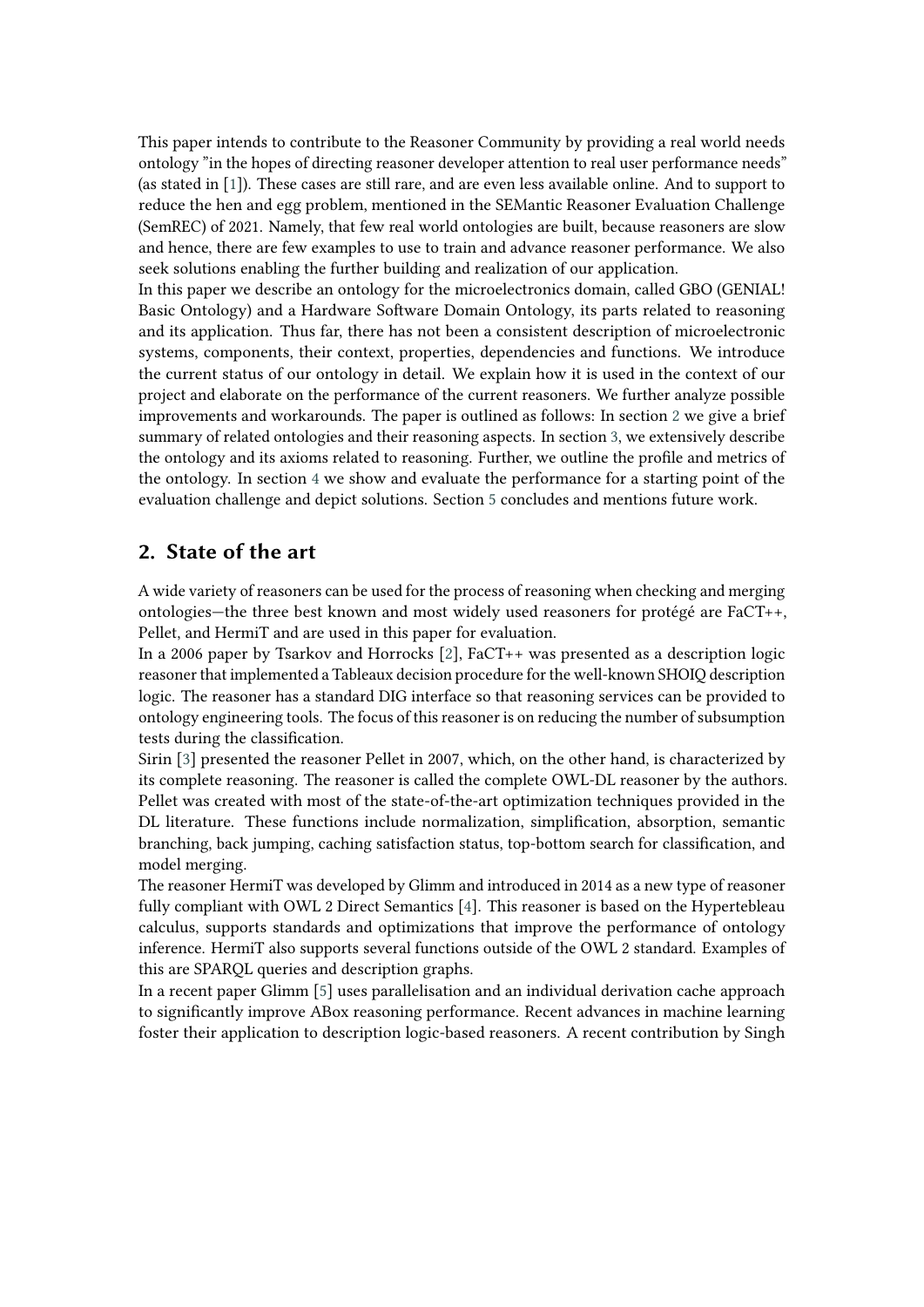and Mutharaju[\[6\]](#page-11-3) that combines an ontology-based embedding model with reinforcement learning shows promising results. They are further working on combining approximation and concurrency to increase runtime for dedicated purposes and on distributed reasoning. In [\[7\]](#page-11-4) the authors made an analysis on why the reasoning is so costly, applied machine learning techniques and could outperform existing reasoners.

Digital Reference (DR) $^2$  $^2$  [\[8\]](#page-11-5) is a neighbouring ontology describing terms for the semiconductor supply chain. It serves rather as a light structured vocabulary with fewer, but some axioms used for reasoning (often equivalent classes). It contains a larger axiom count (around 7,000 in 2021) than this ontology and had a reasoning time of 15 seconds with pellet full reasoning on the MacBook Air machine that is used in the evaluation in section [4.](#page-8-0) In comparison with Digital Reference, our basic ontology intended to capture the domain of hardware and its parts with a consistent domain description and application of consistency checking of definitions, whereas DR is rather a reference for relevant terms.

A major development is the deployment of ontologies in IoT infrastructures in the context of the Horizon2020 programs. One such project VICINITY [\[9\]](#page-11-6) enabled bottom-up interoperability as a service in the internet of things domain for smart neighbourhoods. Its ontology<sup>[3](#page-2-2)[4](#page-2-3)</sup> has significant overlap with this ontology and has slight differences in conceptualization (e.g. System, Device, PhysicalThing and Sensor). However, reasoning did not play a significant role.

The ontology of units of measure and related concepts[\[10\]](#page-11-7) consumes a high amount of reasoning time, which made us not import this ontology. Checking for right units allocation for example seems a useful benefit, but since it was not practical, we just adopted the conceptualization of quantity, measure and unit to consistently describe our properties and constraints.

The SSN ontology [\[11\]](#page-11-8) is a small ontology that does not suffer from long reasoning. In this regard, the ontology in this paper is one of the few examples for a reasoning bottleneck in our domain.

Our ontology includes a top level approach with some mediating middle-level classes and is a good candidate for further integration of neighbouring ontologies. Recent developments in modularization approaches that can lessen load on reasoning are for example MODDALS [\[12\]](#page-11-9). The identification of knowledge areas and their proper partitioning into common domain, domain-variant, domain-task and application layer supports a high degree of reuse and use ability.

## <span id="page-2-0"></span>**3. Hardware Software Domain Ontology**

## **3.1. Application**

### **3.1.1. In Context of the Projects**

In the context of the GENIAL! project, GBO was introduced to facilitate the development of microelectronic components (and innovations related to automotive and electronics in general) across the automotive value chain. We create a tool that helps the value chain coordinate, evalu-

<span id="page-2-1"></span><sup>2</sup>http://www.w3id.org/ecsel-dr

<span id="page-2-2"></span><sup>3</sup>http://vicinity.iot.linkeddata.es/vicinity/

<span id="page-2-3"></span><sup>4</sup>http://iot.linkeddata.es/def/core/index-en.html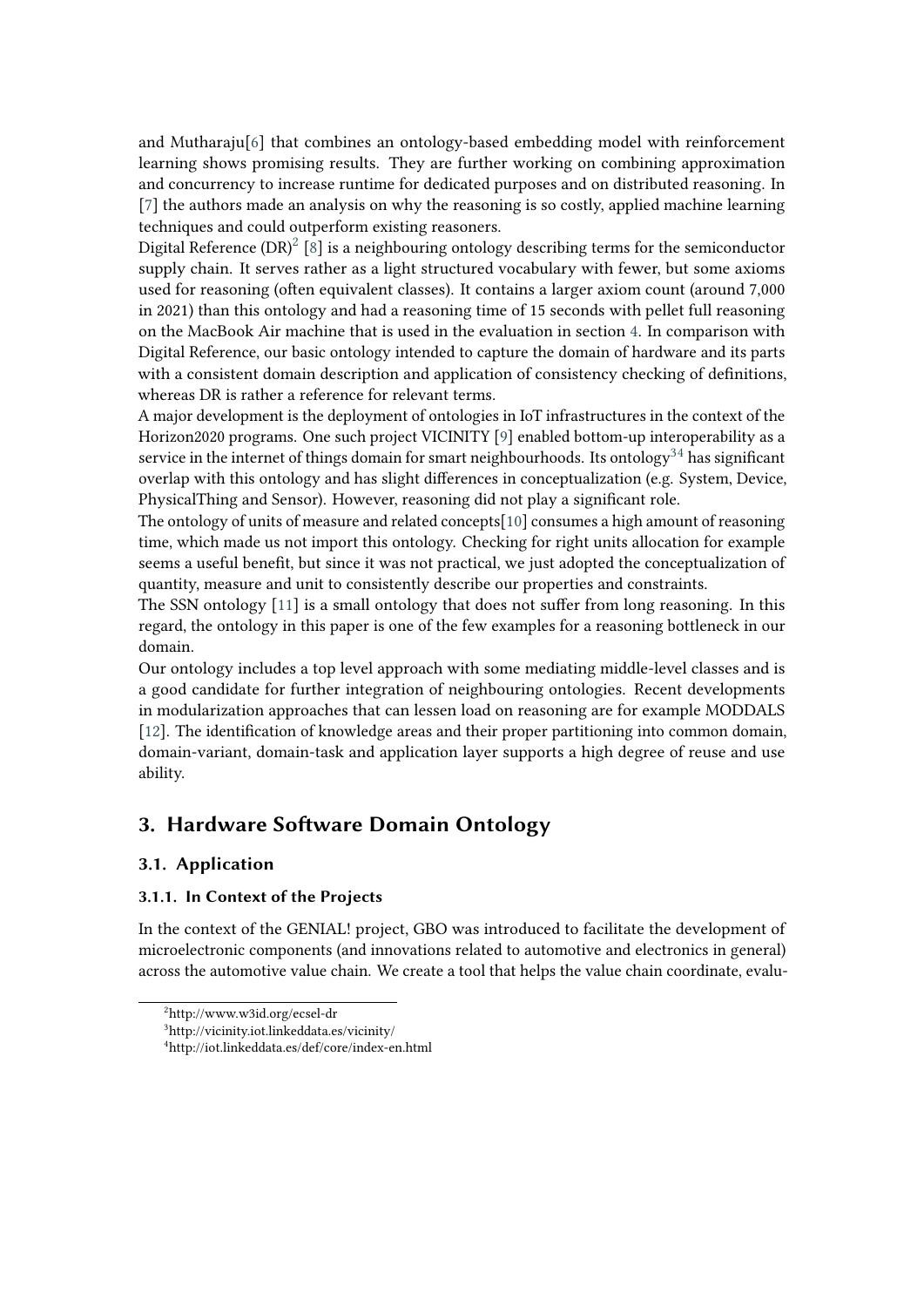ate and explore architectures, performances, and innovations. These functions are accomplished by an exchange of models and interdependencies throughout OEM, Tier1, and Tier2.The tool checks the constraints, does consistency checking in the form of formulas, and then allows to further make estimations based on roadmap defined predictions. We formulate constraints as boolean or arithmetic formulas described in a self developed language called APPEL [\[13\]](#page-11-10). This allows (1) constraints to be linked to the knowledge base and (2) easy to understand and use descriptions and (3) a practical way to explore changing constraints and ranges. The tool consists of

- Frontend (to interactively explore the model and its constraints, visualizations, user management)
- Backend (ArangoDB database intertwined with OWL and APPEL)
- jAADD library (For symbolic computation of constraints, which saves all dependencies among variables and constraints)

For doing the exchange, we also need a consistent description of our models that is common to all participants along the value chain. In this sense, GBO is imported as top level across a distributed architecture for every participant using our tool. This supports computer assisted tasks, like for example the application of rules, the exchange of models or simply good data quality.

In the Arrowhead Tools project, we create system-of-systems (SoS) interoperability along with the SoS toolchain. Targeting for the first time tools, rather than devices or other specific domain descriptions. There, candidate ontologies are currently evaluated in the Industry 4.0 domain and ours helps integrate the domains. The ontologies are linked with other languages like SysML to integrate the SoS domain, like in [\[14\]](#page-11-11).

## **3.1.2. In Context of Ontologies**

 $GBO<sup>5</sup>$  $GBO<sup>5</sup>$  $GBO<sup>5</sup>$  was designed to yield a consistent description based on a well-established standard called ISO26262. It is a standard in safety to describe related terms in the context of automotive and functional safety of microelectronics. Moreover, the Hardware Software Ontology contains the vocabulary that GBO controls with its axioms. When there is not a reasoner error, all terms are adhered to and they are correctly classified through the standard (because we often use strict universal restrictions).

In the project, we develop several ontologies in microelectronics. Usually we refer to their application in car innovation and they are related to roadmap models, that for example include battery density and price predictions. Further a neural net accelerator knowledge base we use, also has increased reasoning time by applying transitive and inverse hasParts relations, but is just yet acceptable in runtime. The repositories to download the ontologies can be found on github with a saved status for the reasoner challenge and an introduction of GBO can be found on a website. The links are provided in the appendix of the online resources at the end of the paper.

<span id="page-3-0"></span><sup>5</sup>http://w3id.org/gbo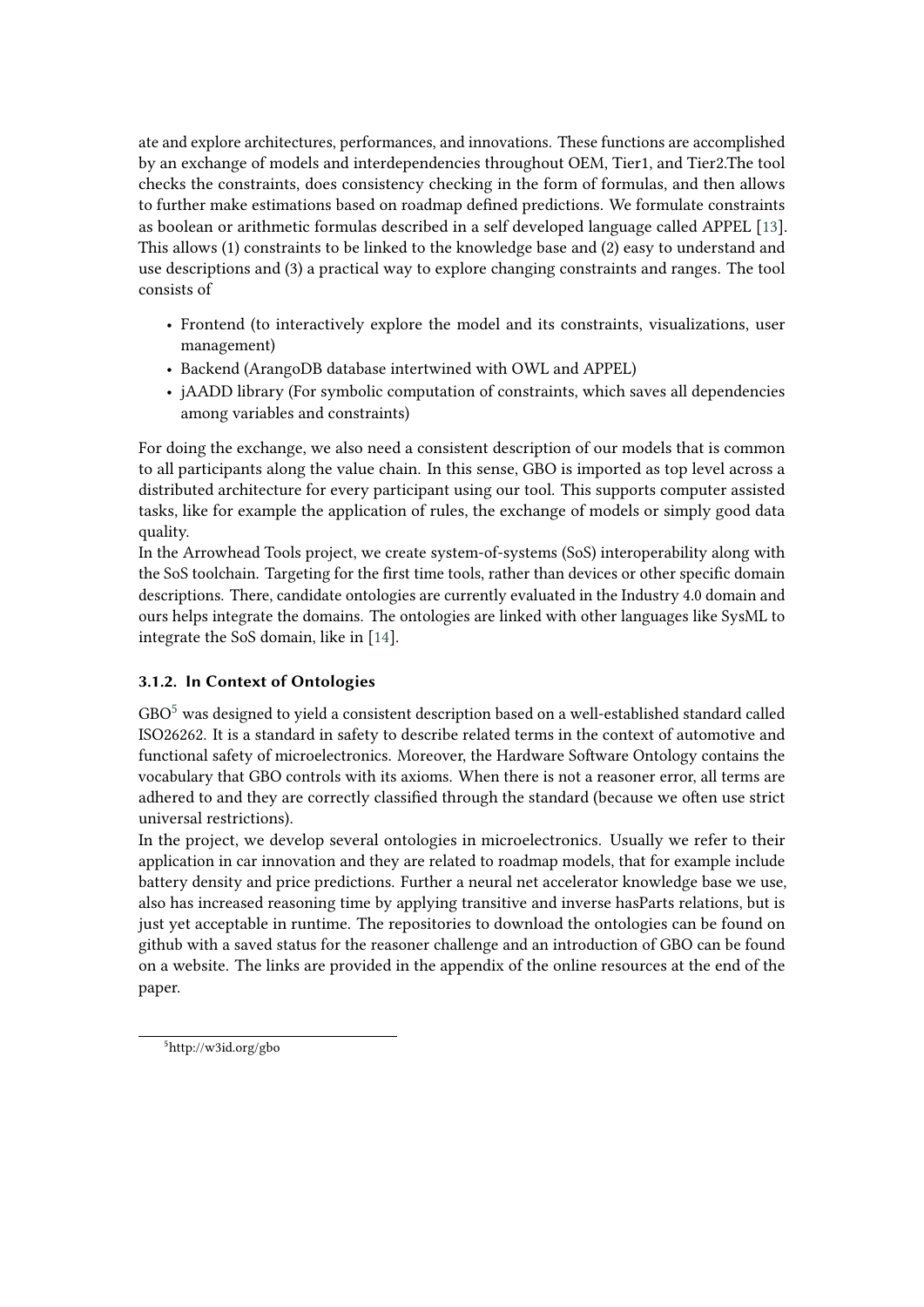### **3.2. GENIAL! Basic Ontology**

The GENIAL! Basic Ontology is based on BFO (Basic Formal Ontology). BFO is a widely used top-level ontology that is meant to facilitate interoperability between ontologies. It contains classes to model for example objects, functions and qualities. Its basic definitions supported a clearer classification and structuring of basic terms in our ontology and its basic axioms support reasoning with disjoint axioms. The upper part of figure [1](#page-4-0) shows the BFO part of the continuant in GBO. Some basic terms in GBO that for example are used to define a GBO controller and that can also be found in figure [1,](#page-4-0) among others, are: *element, non system level element, system level element, function, property, software element (software), hardware element (hardware), processor, system, hardware part, software unit, hardware elementary subpart, hardware subpart, unit, measure, quantity, sensor, actuator, operating time, component, hardware component, software component, controller, dependency* and *context*. *Hardware component* and *hardware part* for example are connected with a hierarchical has part directly relationship and a cardinality restriction (*hardware part* is the next hierarchical level). We use has part directly as non-transitive in order to reason with existential restrictions. Defining an existential restriction with the transitive has part produces an error. The *function* term is defined twice, once in BFO and once again more precisely in GBO for our scope. All terms in GBO are labeled terms and Webprotege just displays some with underscore and some not.

<span id="page-4-0"></span>

**Figure 1:** Explicit Definition of a GBO Controller with its Superclasses and Relationships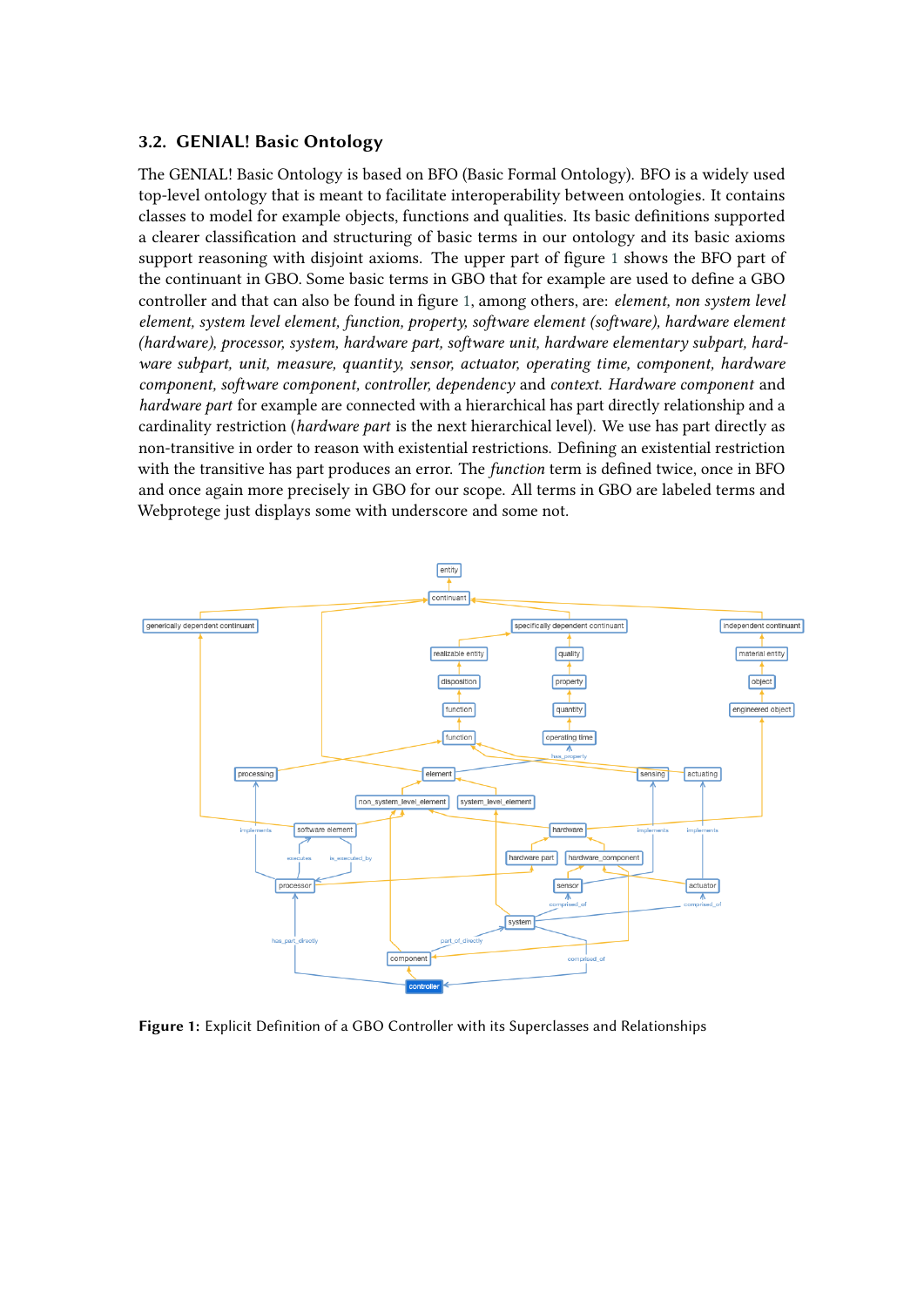The ISO terms were formalized according to their definitions. It structures the hardware (and software) in five (three) stratified decomposition levels from system to hardware elementary subpart. Terms are linked with object properties:

- has part directly / part of directly (elements and others), has part / part of (elements and others)
- implements / is implemented by (functions), executes / is executed by (HW / SW)
- has property (properties), depends on (dependencies, constraints)
- has value (measures, concrete values), has unit (for units)

### <span id="page-5-0"></span>**3.2.1. Reasoning Axioms**



**Figure 2:** Small Collection of GBO Axioms

We used a breadth of reasoning constructs together in this ontology, when seen as appropriate to use. Some of which are illustrated in the following:

- Equivalent Classes, Existential and Universal Restrictions, Cardinality Restrictions, Logical Operations (Figure [2](#page-5-0) a)
- Covering Axioms, Disjointedness (Figure [2](#page-5-0) b), Domain and Range Axioms (Figure [2](#page-5-0) d)
- Nested Restrictions (Figure [2](#page-5-0) c), Transitivity, Symmetry and Inverse Relations (Figure [2](#page-5-0) d)

Figure [2](#page-5-0) a shows the definition of hardware component, figure [2](#page-5-0) b disjointedness of hardware component, figure [2](#page-5-0) c the property definition and figure [2](#page-5-0) d the is executed by definition.

In GBO, we did not make use of property chains and rules. It was observed that the definitions provided by ISO26262 were well organised and included knowledge of ontology principles. Thus far, it did not create problems with the reasoner (in terms of incorrect definitions and conceptualizations), when building the library at this point. Although the creators certainly did not create an OWL file and check this against real definitions in a formal model.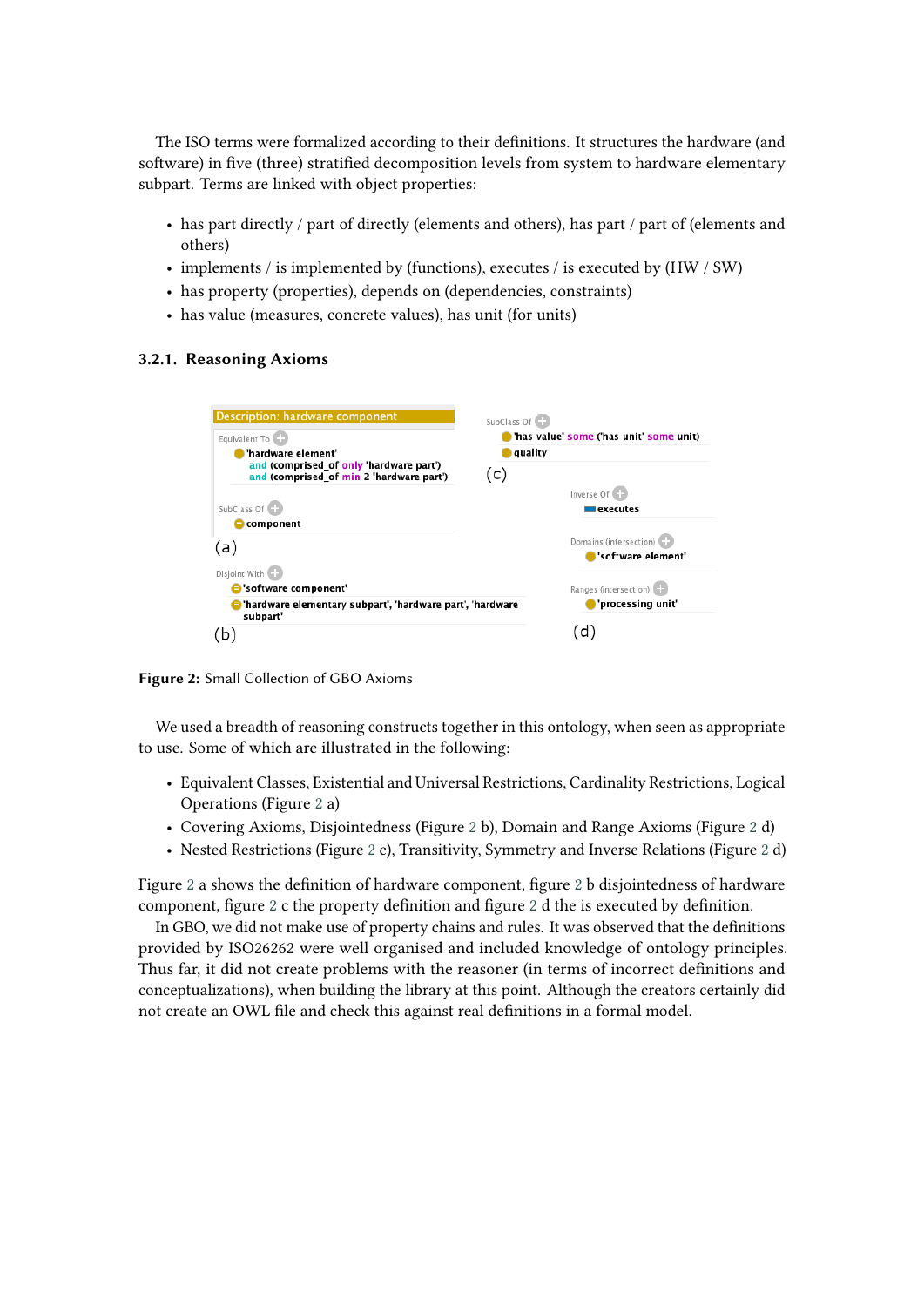<span id="page-6-0"></span>

**Figure 3:** Excerpt from the Filter Domain from Hardware Ontology

## **3.3. Microelectronics Domain Ontology**

So far the ontology consists of

- a neural net accelerator use case from processor experts. It describes its components, functions and its properties and allocates software components or software units to the processor on which they are executed
- components of a simulation library of cyber-physical systems (with a years long background in high level HW/SW co-design, power profiling and verification)
- wikipedia and expert articles

Which we then divide into application specific and common terms. Figure [3](#page-6-0) shows an excerpt of the hardware domain with a few filter classes. It can be noted, that the filter system here, actually is a component which is disjoint to a system. But since that is an ISO definition with a namespace, there is no contraction. It just shows, that different parties use different words for the same thing. The figure illustrates the use of the has parts, implements and has property relations to yield the formal definitions of our parts. GBO is inherited and controls, if the digital filter system really is a component. By for example requiring, that an analog to digital converter (ADC) is a hardware part. Also a component is something which consists of both, hardware and software and is part of a system.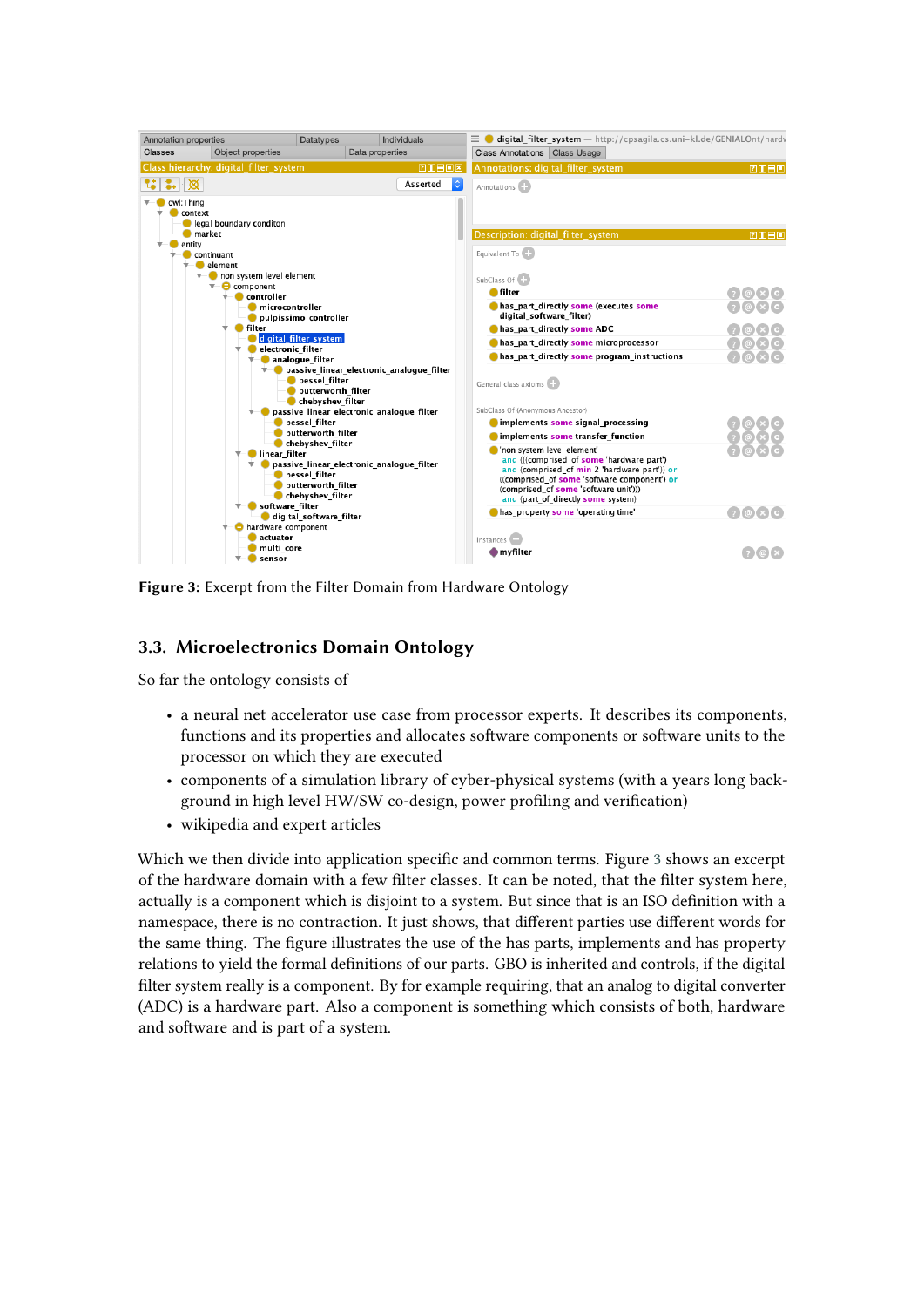<span id="page-7-0"></span>

**Figure 4:** Excerpt from Hardware Parts, Hardware Subparts and Software from HW / SW Ontology

Figure [4](#page-7-0) shows further classification of hardware parts, hardware subparts, and software elements, in order to illustrate parts of the ontology. Functions, properties and more parts are omitted due to reasons of space. Sometimes definitions and definition sources are provided. But already the size is large enough so that the ontology is difficult to be maintained for a single person. Reasoning axioms were kept minimal for the neural net use case. And the classifications are just basic enough for working with a handful of hardware experts and for one use case. We see various memories, processors, electronic components, functional units, memory access units and more parts that are relevant for processors. The software components are used for keyword spotting and voice activity control of the neural net on a cnn accelerator.

## **3.4. Ontology Profile**

Figure [5](#page-8-1) shows the metrics and profile of our ontology. According to official classifications, it is a rather small to medium ontology. It was designed in a minimal fashion, with few object properties and data properties. We made more use of appropriate annotations, especially in GBO, in order to give usage examples, references, the ISO definitions and labels. And tried to avoid axioms that do not yield actual benefit in application.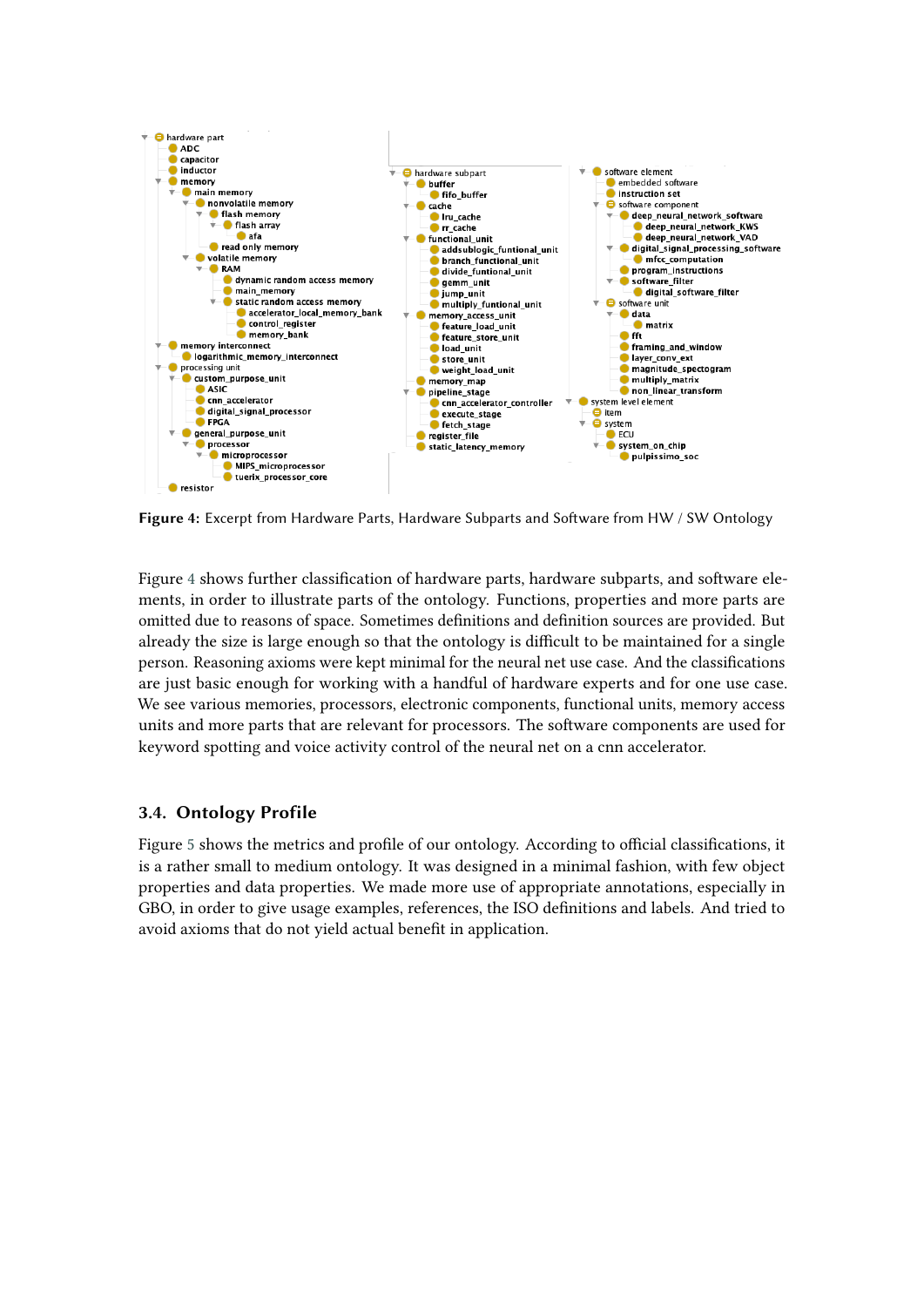#### Object property axioms

<span id="page-8-1"></span>

|                           |         | SubObjectPropertyOf          | $\overline{2}$           |                             |     |
|---------------------------|---------|------------------------------|--------------------------|-----------------------------|-----|
|                           |         | EquivalentObjectProperties   | 1                        |                             |     |
| <b>Metrics</b>            |         | InverseObjectProperties      |                          |                             |     |
| Axiom                     | 1315    | DisjointObjectProperties     | $\circ$                  | Individual axioms           |     |
| Logical axiom count       | 396     | FunctionalObjectProperty     | $\sqrt{2}$               | ClassAssertion              | 9   |
| Declaration axioms count  | 290     | InverseFunctionalObjectPro 0 |                          | ObjectPropertyAssertion     | 2   |
| Class count               | 234     | TransitiveObjectProperty     | 2                        | DataPropertyAssertion       | 0   |
| Object property count     | 14      | SymmetricObjectProperty      | 1                        |                             |     |
| Data property count       | 3       | AsymmetricObjectProperty     | $\circ$                  | NegativeObjectPropertyAss 0 |     |
| Individual count          | 10      | ReflexiveObjectProperty      | $\theta$                 | NegativeDataPropertyAsser 0 |     |
| Annotation Property count | 34      | IrrefexiveObjectProperty     | $\circ$                  | SameIndividual              | 0   |
|                           |         | ObjectPropertyDomain         | $\overline{\phantom{a}}$ | <b>DifferentIndividuals</b> | 0   |
| <b>Class axioms</b>       |         | ObjectPropertyRange          | 7                        | <b>Annotation axioms</b>    |     |
| SubClassOf                | 325     | SubPropertyChainOf           | $\circ$                  |                             |     |
| EquivalentClasses         | 10      |                              |                          | AnnotationAssertion         | 625 |
| DisjointClasses           | 24      | Data property axioms         |                          | AnnotationPropertyDomain    | 0   |
| GCI count                 | $\circ$ | SubDataPropertyOf            | 0                        | AnnotationPropertyRangeOf   | 1   |
| Hidden GCI Count          | 4       | EquivalentDataProperties     | $\circ$                  |                             |     |
|                           |         | DisjointDataProperties       | $\circ$                  |                             |     |
|                           |         | FunctionalDataProperty       | $\circ$                  |                             |     |
|                           |         | DataPropertyDomain           | 1                        |                             |     |
|                           |         | DataPropertyRange            | 0                        |                             |     |

**Figure 5:** Ontology Profile and Metrics of HW / SW Ontology

## <span id="page-8-0"></span>**4. Reasoning with the Ontology**

### **4.1. Performance**

Compared to other ontologies, the reasoning runtime was quite high for the size of the ontology. Table [1](#page-9-0) shows the machines on which we tested the ontology, as well as the runtime of Pellet, HermiT, and FaCT. The only reasoner that had a more or less acceptable runtime was FaCT. But still too slow when further axioms are added. Other reasoners (jcel, ontop, ELK) were not able to handle the ontology at all. Likely because of its expressiveness. The HermiT reasoner performed better than Pellet, but it is still too slow to enable active work with a running reasoner on the ontology.

Table [1](#page-9-0) clearly shows that commercially available computers, which can also be found in the work-related environment of the industry, have problems with the ontology. The evaluations showed that even computers with high computing power have problems running the reasoners, and none of the reasoners can show a satisfactory runtime. Even the well-equipped Fujitsu ESPRIMO P956 showed a very high CPU utilization of 90 percentage at times during the execution of the Pellet Reasoner, whereby the utilization was at 16 percentage most of the time. Memory usage was not maxed out. On average, the CPU utilization was between 16-60 percentage for all computers and the Reasoner application. The table shows that computing power and memory alone are not the critical factor, but it hints at other bottlenecks.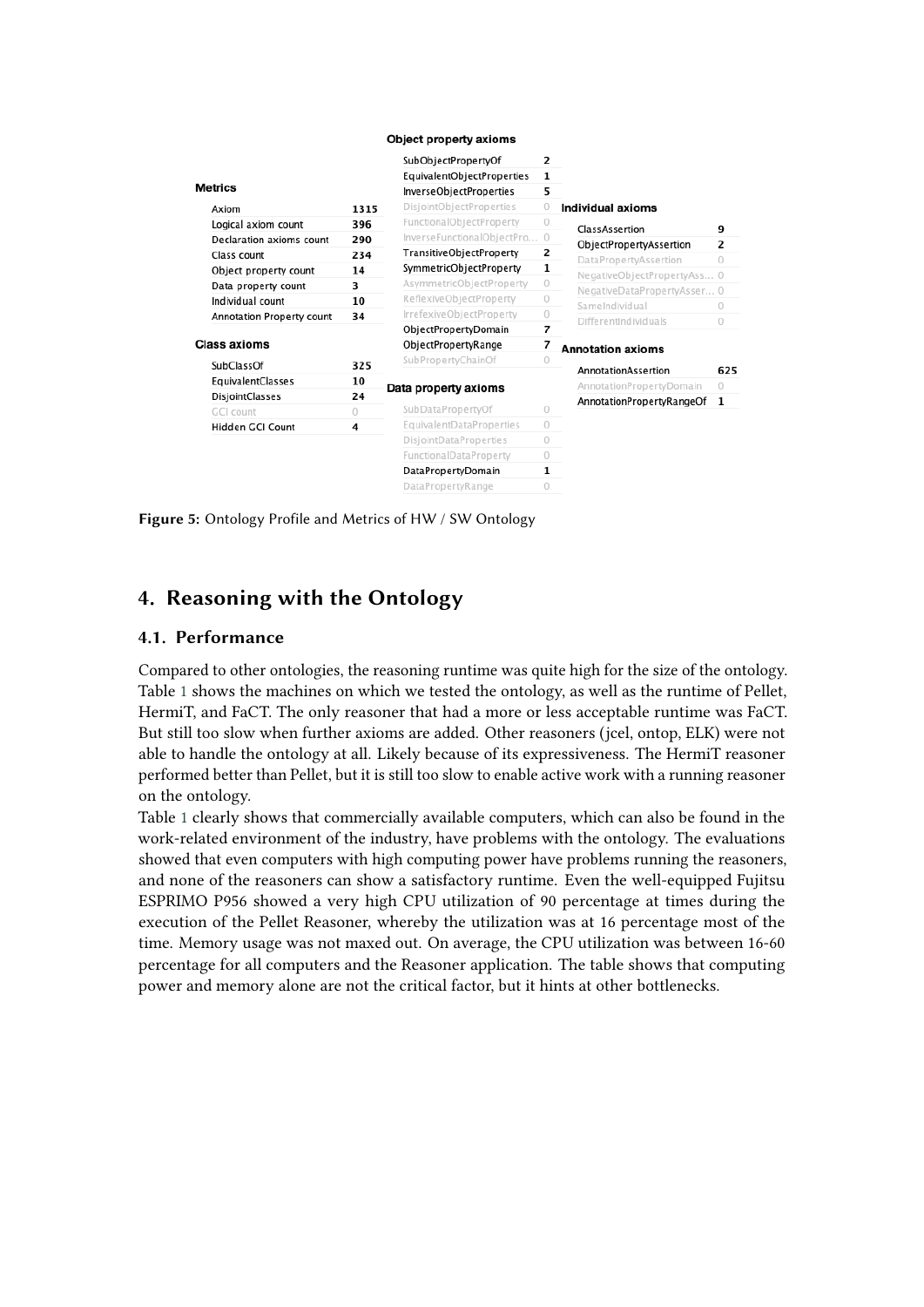<span id="page-9-0"></span>**Table 1** Machines and Reasoner Performance

| <b>Reasoner Runtime</b> <sup>a</sup> |                                          |                                                     |  |
|--------------------------------------|------------------------------------------|-----------------------------------------------------|--|
| Pellet                               | HermiT 1.4.3.456                         | $FaCT++1.6.5$                                       |  |
| $>15$ min                            | $3 \text{ min } 50 \text{ sec}$          | 20 <sub>sec</sub><br>$1$ min $15$ sec               |  |
| $>15$ min                            | $2 \text{ min } 33 \text{ sec}$          | $40 \text{ sec}$<br>$1 \text{ min } 20 \text{ sec}$ |  |
| $>15$ min                            | 8 min<br>$13 \text{ min} 10 \text{ sec}$ | $2 \text{ min } 40 \text{ sec}$<br>3 min 10 sec     |  |
| $>15$ min                            | $>15$ min                                | $2 \text{ min } 26 \text{ sec}$                     |  |
| $>15$ min                            | $2 \text{ min } 30 \text{ sec}$          | 40 sec                                              |  |
|                                      |                                          |                                                     |  |

<sup>1</sup>Full Reasoning/Inference.

## **4.2. Approaches for Performance Resolutions**

### **4.2.1. Modularization**

To simplify the reasoning, we thought of modularizing each part. But, if a certain specialization of a filter system is having a specific ADC, both ontologies (of filters and ADC types) must be imported for one specific reasoning task. Which might proof difficult for large scale usage and if ontologies are very intertwined.

### **4.2.2. Outsourcing of Reasoning-Process**

Another performance resolution could be outsourcing the reasoning process to a data center that could perform the reasoning via a web service even with more complex ontologies. However, the question arises, if industries are willing to map their sensitive data in an ontology to be processed on another server. Such a concept can also be suitable for supply networks within an industry through a merger of OEMs and 1-tier suppliers.

### **4.2.3. Removing Axioms**

Removing the definition of component resolved the reasoning time for HermiT and FaCT. Hermit (4 sec) even outperformed FaCT (6 sec) on the first machine after this change. However Pellet was still suffering from long reasoning (aborted after 3 min). The definition of component did not cause reasoning issues for just GBO. Nesting the definition with brackets or removing equivalent object properties (comprised of equivalent to has parts directly) also was not the problem and the formal definition was correct. In fact, the analysis showed that the axiom "component part of directly some system" (see figure [1\)](#page-4-0) was the reasoning issue. We can consider,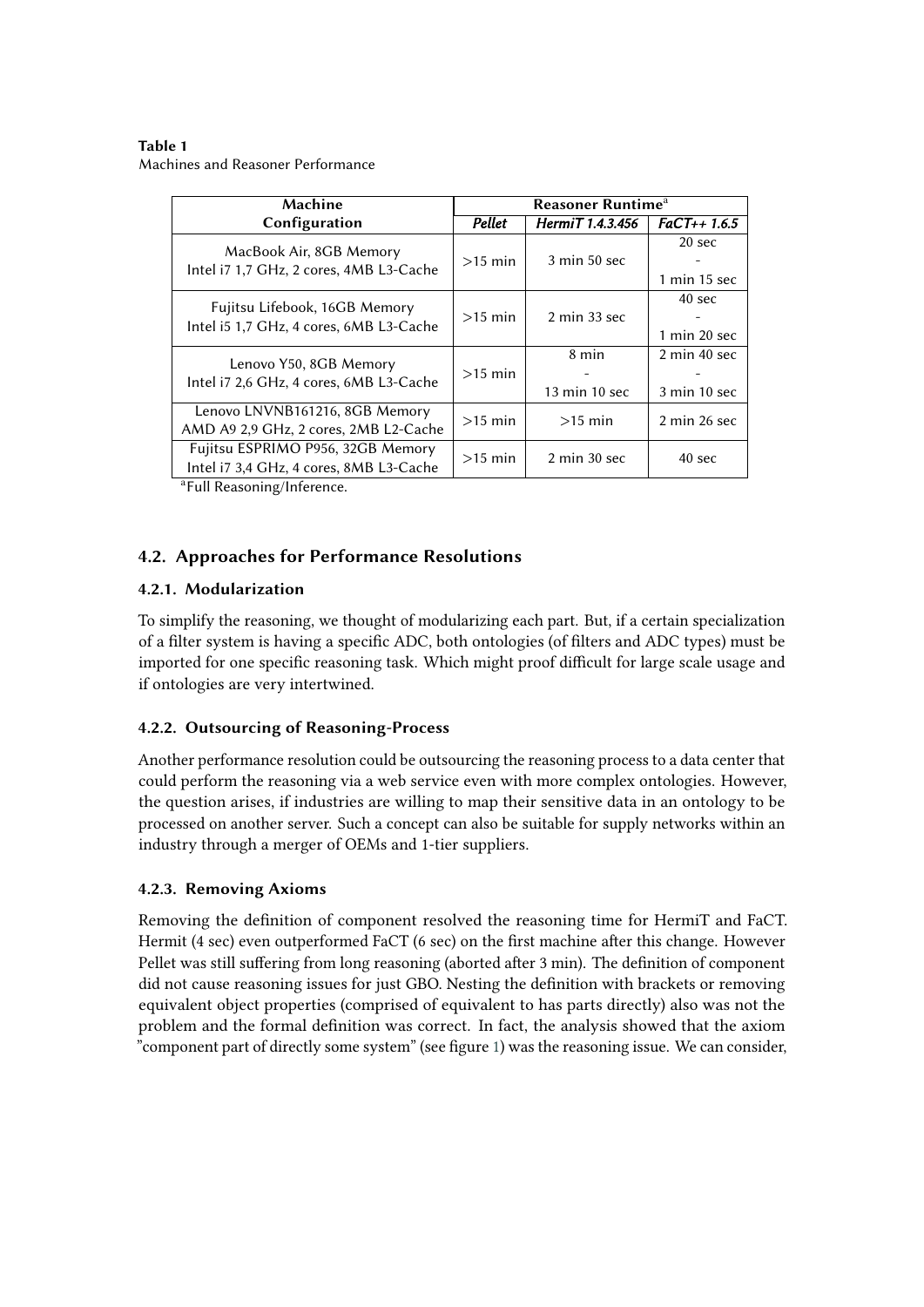although contained in the ISO definition and correct, abstaining from using the axiom in this case, since the reasoning time is not worth it (which is suboptimal). But we also suggest that in theory handling this axiom can be improved by future reasoners.

## <span id="page-10-1"></span>**5. Conclusion and Future Work**

The authors see five major bottlenecks for the advancement of semantic web technologies. Those are (1) reasoner performance has to be improved in the order of magnitudes. (2) automatic construction of knowledge bases and harnessing the amount of information/data we have. (3) the willingness and approaches to share ones own and interact with others data. (4) complexity management and (5) quality of ontologies and their unification. This paper faced the challenge of point (1). It presented the GENIAL! Basic Ontology (GBO) to describe basic parts of hardware and software and related information. GBO was applied to a HW / SW Ontology Library that created reasoning issues. We outlined some of its axioms in detail. Finally, we elaborated on the performance runtime of some well-known and prevalent reasoners on our ontologies. In future works, we will further look to workarounds and build reasoner test cases that allow to check, if we actually modelled what we wanted to with a more consistent methodology and library. Instead of just using it for consistency checking of our definitions, we want to infer new knowledge and apply rules from expert systems, which will further strain the reasoner.

## **Acknowledgments**

This work has been supported by the GENIAL! project with funding from the BMBF under grant agreement No 16ES0865K. This work also has received funding from the EU ECSEL Joint Undertaking under grant agreement no. 826452 (project Arrowhead Tools) and from the partners national funding authorities BMBF under the no. 16ESE0359.

## **A. Online Resources**

The sources from this paper are available via

- [GitHub Repository of the Project.](https://github.com/wawrzik/GENIALOntologies)
- [GitHub Repository for SemREC 2021 Status.](https://github.com/wawrzik/GENIALOntologies/tree/master/OntologyModuleSuite/Tests/SemREC%202021)
- [GBO Overview.](http://w3id.org/gbo)

## **References**

- <span id="page-10-0"></span>[1] B. Parsia, N. Matentzoglu, R. Gonçalves, B. Glimm, A. Steigmiller, The owl reasoner evaluation (ore) 2015 competition report, Journal of Automated Reasoning 59 (2017). doi:10.1007/s10817-017-9406-8.
- <span id="page-10-2"></span>[2] D. Tsarkov, I. Horrocks, Fact++ description logic reasoner: System description, in: U. Furbach, N. Shankar (Eds.), Automated Reasoning, Springer Berlin Heidelberg, Berlin, Heidelberg, 2006, pp. 292–297.